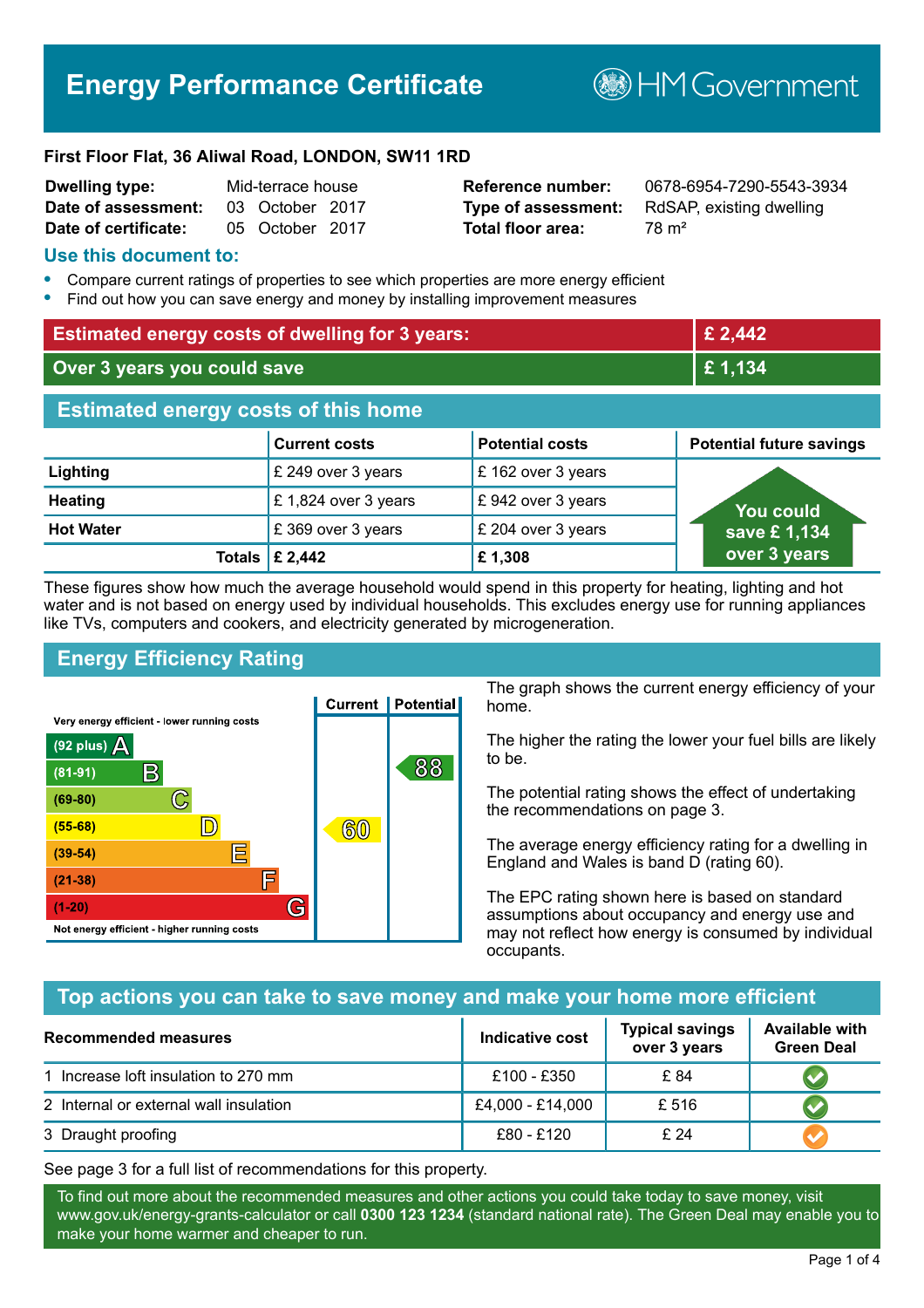**Energy Performance Certificate**

#### **Summary of this home's energy performance related features**

| <b>Element</b>        | <b>Description</b>                             | <b>Energy Efficiency</b> |
|-----------------------|------------------------------------------------|--------------------------|
| Walls                 | Solid brick, as built, no insulation (assumed) | *****                    |
| Roof                  | Pitched, 100 mm loft insulation                | ★★★☆☆                    |
| Floor                 | (another dwelling below)                       |                          |
| Windows               | Partial double glazing                         | ★★☆☆☆                    |
| Main heating          | Boiler and radiators, mains gas                | ★★★★☆                    |
| Main heating controls | Programmer, room thermostat and TRVs           | ★★★★☆                    |
| Secondary heating     | None                                           |                          |
| Hot water             | From main system                               | ★★★★☆                    |
| Lighting              | Low energy lighting in 44% of fixed outlets    | ★★★☆☆                    |

Current primary energy use per square metre of floor area: 261 kWh/m² per year

The assessment does not take into consideration the physical condition of any element. 'Assumed' means that the insulation could not be inspected and an assumption has been made in the methodology based on age and type of construction.

#### **Low and zero carbon energy sources**

Low and zero carbon energy sources are sources of energy that release either very little or no carbon dioxide into the atmosphere when they are used. Installing these sources may help reduce energy bills as well as cutting carbon. There are none provided for this home.

# **Your home's heat demand**

For most homes, the vast majority of energy costs derive from heating the home. Where applicable, this table shows the energy that could be saved in this property by insulating the loft and walls, based on typical energy use (shown within brackets as it is a reduction in energy use).

| <b>Heat demand</b>           | <b>Existing dwelling</b> | Impact of loft<br>insulation | Impact of cavity<br>wall insulation | Impact of solid<br>wall insulation |
|------------------------------|--------------------------|------------------------------|-------------------------------------|------------------------------------|
| Space heating (kWh per year) | 8.909                    | (505)                        | N/A                                 | (3, 118)                           |
| Water heating (kWh per year) | 2,095                    |                              |                                     |                                    |

You could receive Renewable Heat Incentive (RHI) payments and help reduce carbon emissions by replacing your existing heating system with one that generates renewable heat, subject to meeting minimum energy efficiency requirements. The estimated energy required for space and water heating will form the basis of the payments. For more information, search for the domestic RHI on the www.gov.uk website.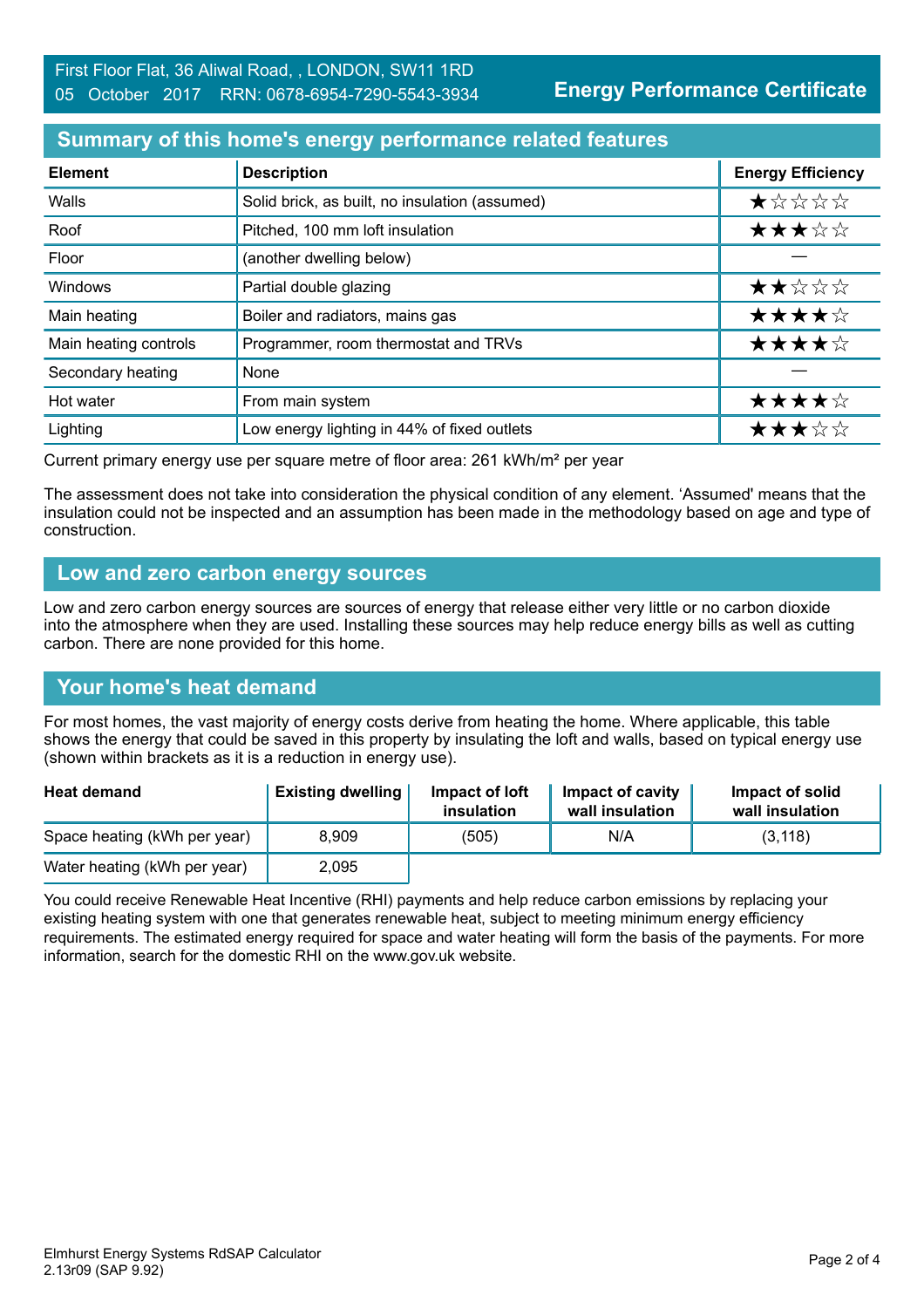#### **Recommendations**

The measures below will improve the energy performance of your dwelling. The performance ratings after improvements listed below are cumulative; that is, they assume the improvements have been installed in the order that they appear in the table. Further information about the recommended measures and other simple actions you could take today to save money is available at www.gov.uk/energy-grants-calculator. Before installing measures, you should make sure you have secured the appropriate permissions, where necessary. Such permissions might include permission from your landlord (if you are a tenant) or approval under Building Regulations for certain types of work.

Measures with a green tick  $\bullet$  may be supported through the Green Deal finance. If you want to take up measures with an orange tick **th** through Green Deal finance, be aware you may need to contribute some payment up-front.

| <b>Recommended measures</b>                                        | <b>Indicative cost</b> | <b>Typical savings</b><br>per year | <b>Rating after</b><br>improvement | <b>Green Deal</b><br>finance |
|--------------------------------------------------------------------|------------------------|------------------------------------|------------------------------------|------------------------------|
| Increase loft insulation to 270 mm                                 | £100 - £350            | £ 28                               | <b>D61</b>                         | $\blacktriangledown$         |
| Internal or external wall insulation                               | £4,000 - £14,000       | £ 172                              | C69                                |                              |
| Draught proofing                                                   | £80 - £120             | £8                                 | <b>C70</b>                         |                              |
| Low energy lighting for all fixed outlets                          | £25                    | £ 25                               | C71                                |                              |
| Replace boiler with new condensing<br>boiler                       | £2,200 - £3,000        | £73                                | C74                                |                              |
| Solar water heating                                                | £4,000 - £6,000        | £ 34                               | C76                                |                              |
| Replace single glazed windows with low-<br>E double glazed windows | £3,300 - £6,500        | £40                                | C78                                |                              |
| Solar photovoltaic panels, 2.5 kWp                                 | £5,000 - £8,000        | £ 282                              | <b>B88</b>                         |                              |

#### **Alternative measures**

There are alternative measures below which you could also consider for your home.

- **•** Biomass boiler (Exempted Appliance if in Smoke Control Area)
- **•** Air or ground source heat pump
- **•** Micro CHP

#### **Opportunity to benefit from a Green Deal on this property**

Green Deal Finance allows you to pay for some of the cost of your improvements in instalments under a Green Deal Plan (note that this is a credit agreement, but with instalments being added to the electricity bill for the property). The availability of a Green Deal Plan will depend upon your financial circumstances. There is a limit to how much Green Deal Finance can be used, which is determined by how much energy the improvements are estimated to **save** for a 'typical household'.

You may be able to obtain support towards repairs or replacements of heating systems and/or basic insulation measures, if you are in receipt of qualifying benefits or tax credits. To learn more about this scheme and the rules about eligibility, call the Energy Saving Advice Service on **0300 123 1234** for England and Wales.